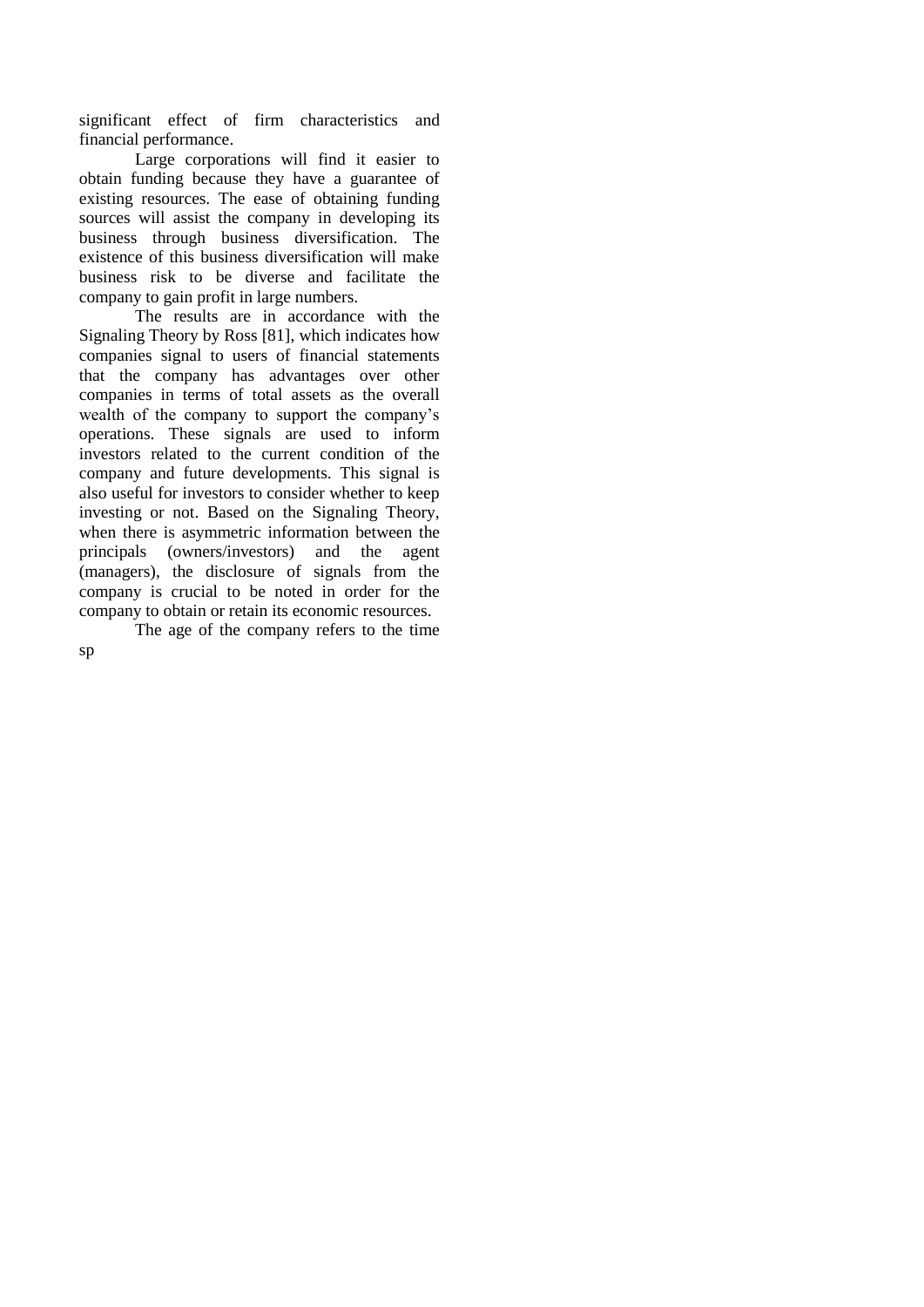ownership in the ownership structure in manufacturing companies in Indonesia as the sample of this study on an average of 0.01 or 1%, the dominance of institutional ownership on an average of 0.60 or 60%, and the rest is the common shareholder of 39.7%. The low managerial ownership and dominance of institutional ownership in the ownership structure of the companies listed on JII as the sample of this study indicates that good corporate governance demonstrated by managerial ownership is weak and institutional ownership does not serve as an effective monitoring agent as expected. It also indicates concentration of corporate ownership on the ownership structure of companies listed on JII as the samples by institutional ownership. The ownership concentration of the company in the ownership structure of the companies listed on JII, either by the corporate body or the holding company and the family, through institutional ownership will result in a clear separation of ownership and control of the sample companies. This finding also indicates that the management of these companies is still under control or is an extension of the majority shareholder that is a corporate entity or a holding company controlled by certain family members through institutional ownership; thus, the management of the company will prioritize the interests of the majority shareholders through the corporate legal entity or holding company and family through institutional ownership over the interests of all shareholders.

The Agency Theory clearly explains the relationship between agents and principals. In a company, the principal is the owner while the agent is the manager. To run its business, the owner gives authority to another party called agent to manage the company in the hope that the agent can provide the best in achieving the goal of the owners that is optimizing the benefits and value of the company. The owner will authorize the agent to make decisions on behalf of the owner. However, the separation of ownership by management will cause problems, known as the agency conflict. This problem can be minimized by a mechanism that reduces the manager's chance of doing an action detrimental to the principal. The wrong policy is to establish an independent board of commissioners to monitor the mechanism made by the principal in overseeing agents. This supervisory activity can also be done by involving third parties, in this case the investors [62]. This is because the investors also have a tendency to protect their investments in the company by participating in continuous monitoring of company performance.

Agency problems between shareholders and managers may occur when management does not own a majority share of the company. Shareholders would want managers to work with the goal of maximizing shareholder wealth. In contrast, corporate managers may act not to maximize shareholder wealth, but have an interest in individual prosperity, safety, lifestyle, and other benefits such as luxury offices, professional membership, telephone facilities, cars and holiday tickets, all of which charged at the expense of the company.

#### **3.3. The Effect of Capital Structure towards Financial Performance**

The capital structure has a non-significant effect on financial performance. This finding is inconsistent with H3, which predicts that the capital structure has a significant effect on financial performance. These findings indicate that empirically, the capital structure is not always or not a determinant factor for financial performance at companies listed on the Jakarta Islamic Index. The findings also indicate that the financial performance of companies listed on the Jakarta Islamic Index is not always determined by the capital structure variable but by other variables.

The negative direction of the path coefficient indicates that empirically the increasing proportion of debt usage in the capital structure will lower dividend. The results of this study also illustrate that the greater the proportion of debt used in capital structure, the greater the fixed obligation of debt repayments and interest borne by the company, so the amount of profit available to shareholders will be reduced.

The findings are not in line with the opinion of Jensen and Meckling [60], which links the agency cost with the debt in the capital structure. The Agency Theory mentions that in determining the capital structure, we should consider the costs arising from interest of the debt, and the existence of different interests between owners and management. Based on the Agency Theory, the capital structure will positively affect the possibility of companies to experience bankruptcy, the value of liquidation, and reputation of managers. The capital structure has a bigger effect on the debtors, so the cost of debt becomes bigger too.

The findings of this study are not in line with the results of previous studies by Gleason *et al.* [48],Chathoth and Olsen[32], Berger and Patti [24], Margaritis and Psillaki[71], Chinaemerem and Anthony [33], Awunyo-vitor and Badu [21], Widegren and Jörgensen [97], Skopljak and Luo[86], Boodhoo [27], Su andVo[89], Saeedi and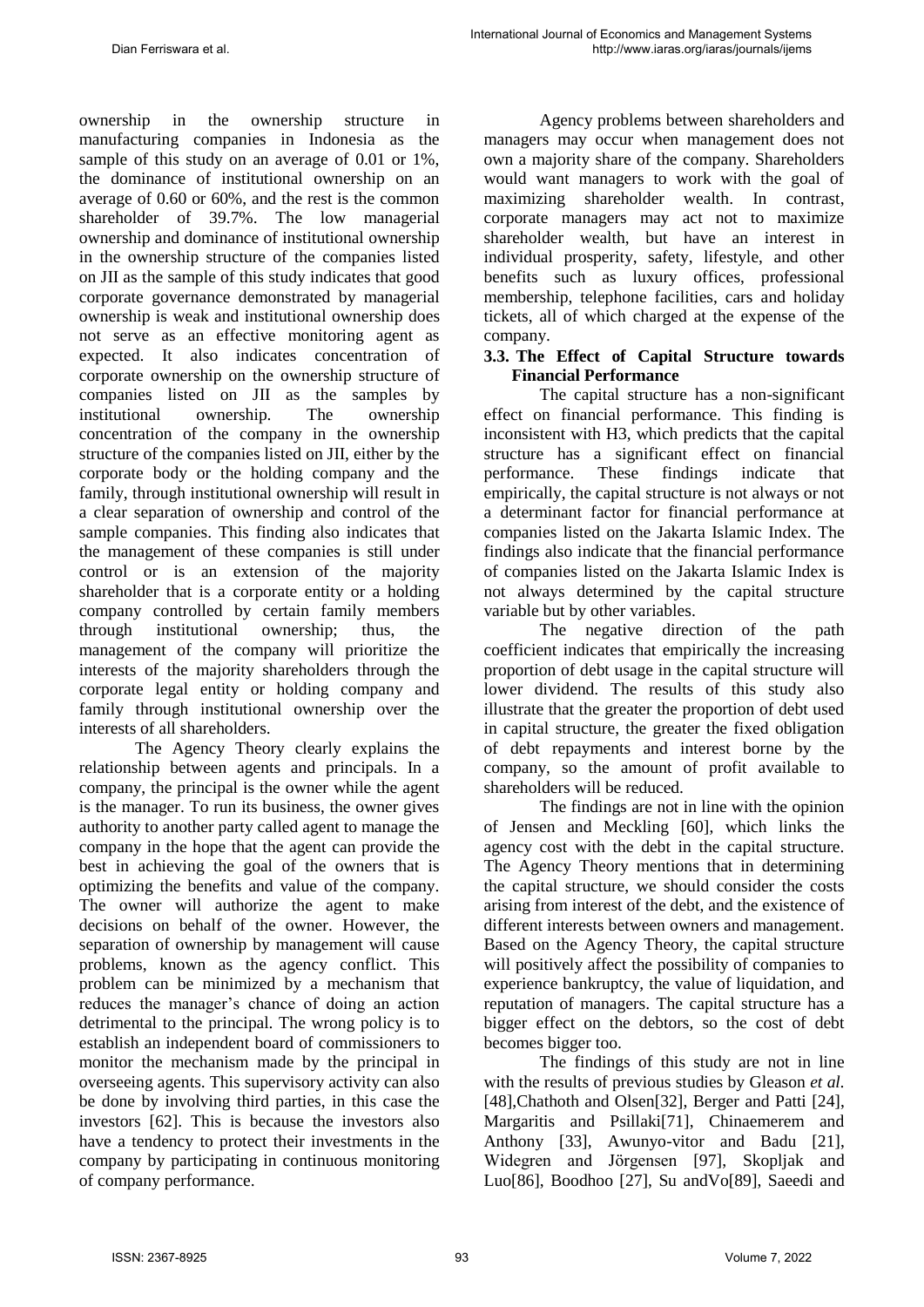Mahmoodi[83], David and Olorunfemi[37], Kochhar [64], Pratheepkanth[80], and Ebaid [40] that the capital structure significantly affects financial performance.

This study is in accordance with the opinion of Brigham and Gapenski [28], which says that the greater the cost of debt and the greater the fixed interest charge, the greater the probability for a decrease in earnings—and this will lead to financial difficulties and the higher probability for the cost of financial difficulty will be imposed. Therefore, debt can also cause financial hardship and lower financial performance.

The differences in the results of this study with the Agency Theory of Jensen and Meckling [60] and previous research results that support the Agency Theory may be due to the followings. First, the Agency Theory is developed on developed countries with advanced capital market conditions, whose historical background and cultures are different with real conditions in the Indonesian capital market, which is still classified as an emerging market. Secondly, the general condition of the capital market in Indonesia as a mediation funding company is relatively small compared to the capital market in the developed countries. Third, the dominance of institutional ownership and the low managerial ownership in the ownership structure of the company indicates no clear separation between ownership and control over the company; and this condition will result in most of the sample companies being controlled by the majority shareholders, being under control or being an extension of the majority shareholders controlled by the founding family or certain family.

The higher the debt ratio indicates the greater the loan capital used to generate profits for the company. If the economy is good and interest rate is low, high debt ratio can yield high level of profit for company, and the vice versa--if the economy is difficult and interest rate is high, high debt ratio can cause financial problem.

Basit and Irwan [22] state that Debt to Equity Ratio has no effect to financial performance measured using ROE. This indicates that the change in DER has no impact on revenue. A large Debt to Equity Ratio (DER) indicates that the capital structure derived from debt used to finance the equity is also large. Creditors will have a perception that high DER will not be profitable because it will impose higher risk to be borne due to the failure that may occur at the company. For the security of outsiders, the best ratio is when the amount of capital is greater than the amount of debt or at least the same. However, this is rather different from the shareholders or management who generally has different perceptions that DER should be large.

DER shows the efficiency of the company in utilizing owner's equity in order to anticipate short-term and long-term debt. According to Syamsuddin (2004), DER is a ratio that can indicate the relationship between the amount of long-term loan provided by the creditor with the amount of capital given by the owner of the company. DER is used as a measure of how far a company is financed by a creditor. The higher the DER value, the greater the money taken from outside will be. However, in reality, a company that has a small DER value is not necessarily better than a company that has a large DER, because sometimes debt is needed. A nonindebted company may lose the opportunity to grow because to grow, working capital is required that is unlikely to be financed by profits earned by the company. Therefore, DER depends on the situation the business is facing—as long as the company produces a decent profit, the high DER value will not be a problem, because most of the company's earnings can be used to pay the debt. The most important is to see changes in the value of DER from year to year, in which the value must be better, because it can be used as a reference that the company has good prospects. Based on the above description, it can be concluded that DER can have a positive or negative impact on stock prices. The positive influence is in the sense that the higher DER value means the higher the stock price of the company. The negative influence means that the higher DER value represents lower stock price of the company.

Collateralizable assets (CA) have no effect on the financial performance since demand for CA guarantee by the creditor is in the form of assets to shareholders when requiring funding [67]. Low CA owned by the company will increase the conflict of interest between shareholders and creditors, and creditors will prevent companies from paying large dividends to shareholders for fear of their receivables being unpaid. The declining CA indicates that the dividend distribution will decrease or even no dividend will be distributed. As a result, there is no influence of CA against dividend payout ratio (DPR).

### **3.4. The Effect of Firm Characteristics towards Islamicity Disclosure Index**

Firm characteristics have a significant influence on Islamicity Disclosure Index. This finding is consistent with H4, which predicts that firm characteristics have significant effect on Islamicity Disclosure Index. These findings indicate that empirically firm characteristics have always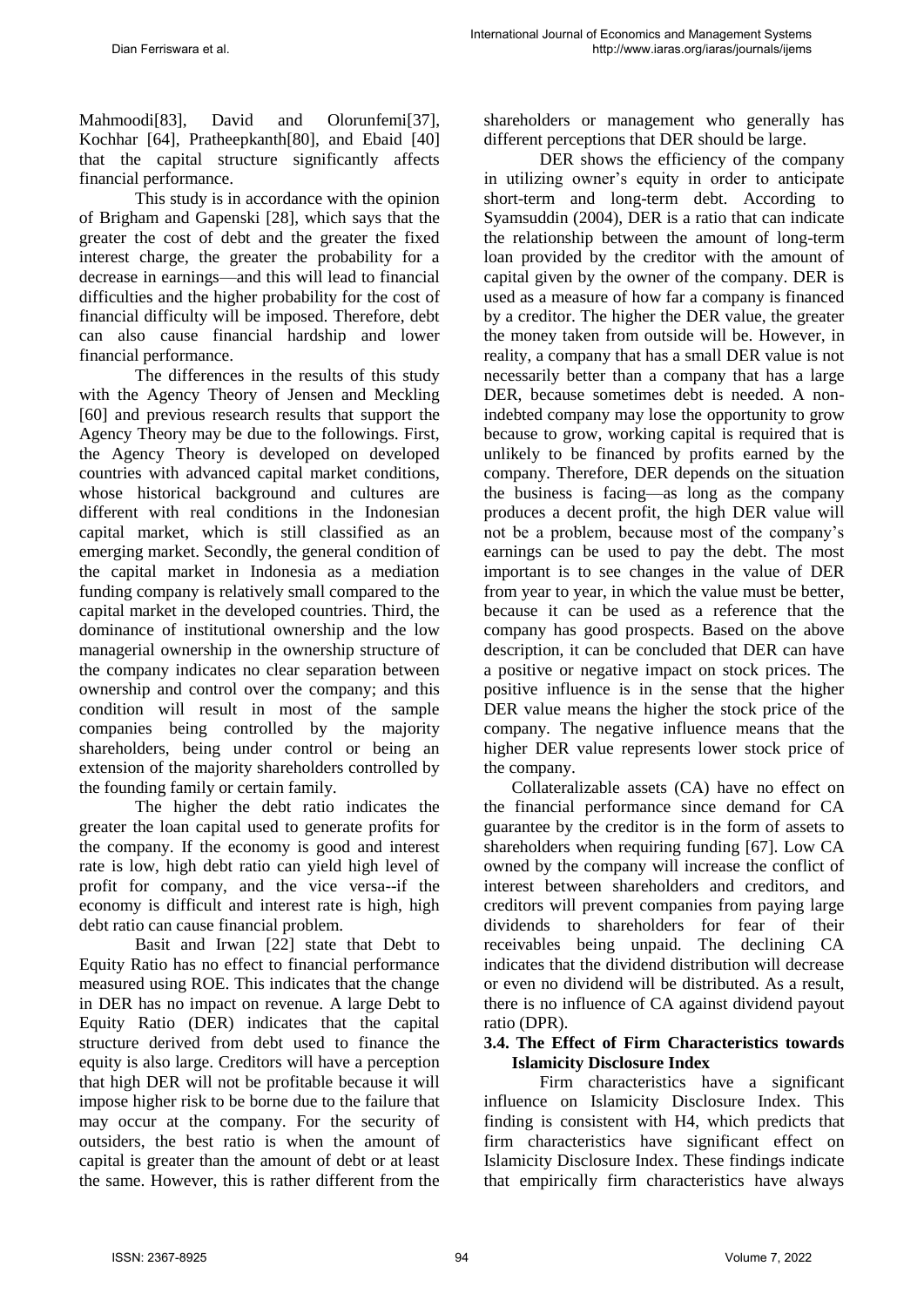been the determining factor of the Islamicity Disclosure Index of companies listed on the Jakarta Islamic Index or that Islamicity Disclosure Index of companies listed on the Jakarta Islamic Index is always determined by firm characteristics, which consists of firm size and age.

The results of this study support the research conducted by Galani *et al.* [45] on 43 companies listed on the 2009 Athens Stock Exchange in Greece, stating that firm characteristics consisting of firm size, profitability, age, and type of industry profile have a significant effect on mandatory corporate disclosure consisting of 100 items of disclosure under the International Standards Committee.

The results of this study are in accordance with the Stakeholder Theory (Gray *et al*.,[50]), which explains that every stakeholder has the right to obtain information on all company activities. The Stakeholder Theory emphasizes the accountability of every organization far beyond financial performance. It also explains that the organization may conduct a voluntary policy to disclose a series of information on corporate governance, its environmental and social performance, and its business processes exceeding its obligations to meet expectations of stakeholder. Voluntary disclosure of information is one way to attract investors and satisfy stakeholder wishes.

Based on the Stakeholder Theory, corporate managers are expected to conduct activities in accordance with what is expected by stakeholders and report on activities and policies to stakeholders. This theory sees a firm view not only as a mechanism for obtaining financial gain, but rather as a vehicle in coordinating the interests of stakeholders requiring good relationship between management and all stakeholders. The theory assumes that corporate accountability is related not only to improvement in economic or financial performance, but also to performance in voluntary disclosure of information about business processes, corporate governance, as well as intellectual, social, and environmental performance.

An information disclosure report will be useful to users especially prospective investors if the information is presented completely so it is easy to understand, as well as being relevant, reliable, and comparable. However, it should be realized that in general corporate disclosure reports usually do not provide any information that may be required by users in economic decision-making; the reports will illustrate past events and prediction of the future.

This result is in accordance with research conducted by Akhtaruddin [9], Hou and Reber [56], Watson *et al.* [96], Xiaowen (2012), Zadeh and Eskandari [99], Alias[12], Bazine and Vural [22], Michael [72], Galani *et al.*[46], Ousama and Fatima [77], Hassan[52], Uyar[93], Hossain and Hammami[55], and Karim and Ahmed [61] showing that firm characteristics affect Islamicity Disclosure Index*.*

### **3.5. The Effect of Corporate Governance towards Islamicity Disclosure Index**

Corporate governance has a significant negative effect on Islamicity Disclosure Index. This finding is consistent with H5, which predicts that corporate governance has significant effect on Islamicity Disclosure Index. These findings indicate that empirically corporate governance is always the determining factor of the Islamicity Disclosure Index on companies listed on Jakarta Islamic Index. On other words, the Islamicity Disclosure Index of companies listed on the Jakarta Islamic Index is always determined by the corporate governance consisting of independent board members, managerial ownership, institutional ownership, and public ownership.

The findings are in line with Gao and King [47] conducting a study on Chinese companies listed on the Shenzhen Stock Exchange (SZSE) from 2001 to 2007; they have found that corporate governance consisting of external audits, internal governance, and external governance have a significant effect on the fulfillment of mandatory corporate disclosure.

Studies by Liao[68], Cong and Freedman[34], Li *et al.* (2012), Yonekura *et al*. (2012), Sun *et al.*[91], Bhasin, Makarov and Orazalin [25], Ştefănescu [88], Htay [57], Htay[58], Htay *et al.* [59], Perraudin *et al.*[78], Hermalin and Weishbach (2012), Peters and Romi[79], Samaha [84], Akhtaruddin *et al.*[10], Rouf [82], and Alves [16] also confirm that menemukan bahwa *Corporate Governance* significantly affect disclosure.

The negative direction of corporate governance coefficient according to the research result from Htay [57] shows evidence that corporate governance is negatively related to Islamic Disclosure Index. The result of this study contradicts the Agency Theory of Jensen and Meckling [60] emphasizing the importance of the company owners (shareholders) to leave the management of the company to the experts or agents. Managers understand more about internal information and prospects than owners (shareholders) do. It is ultimately necessary to have a good oversight system through corporate governance to provide assurance that the management of the company is efficient. Corporate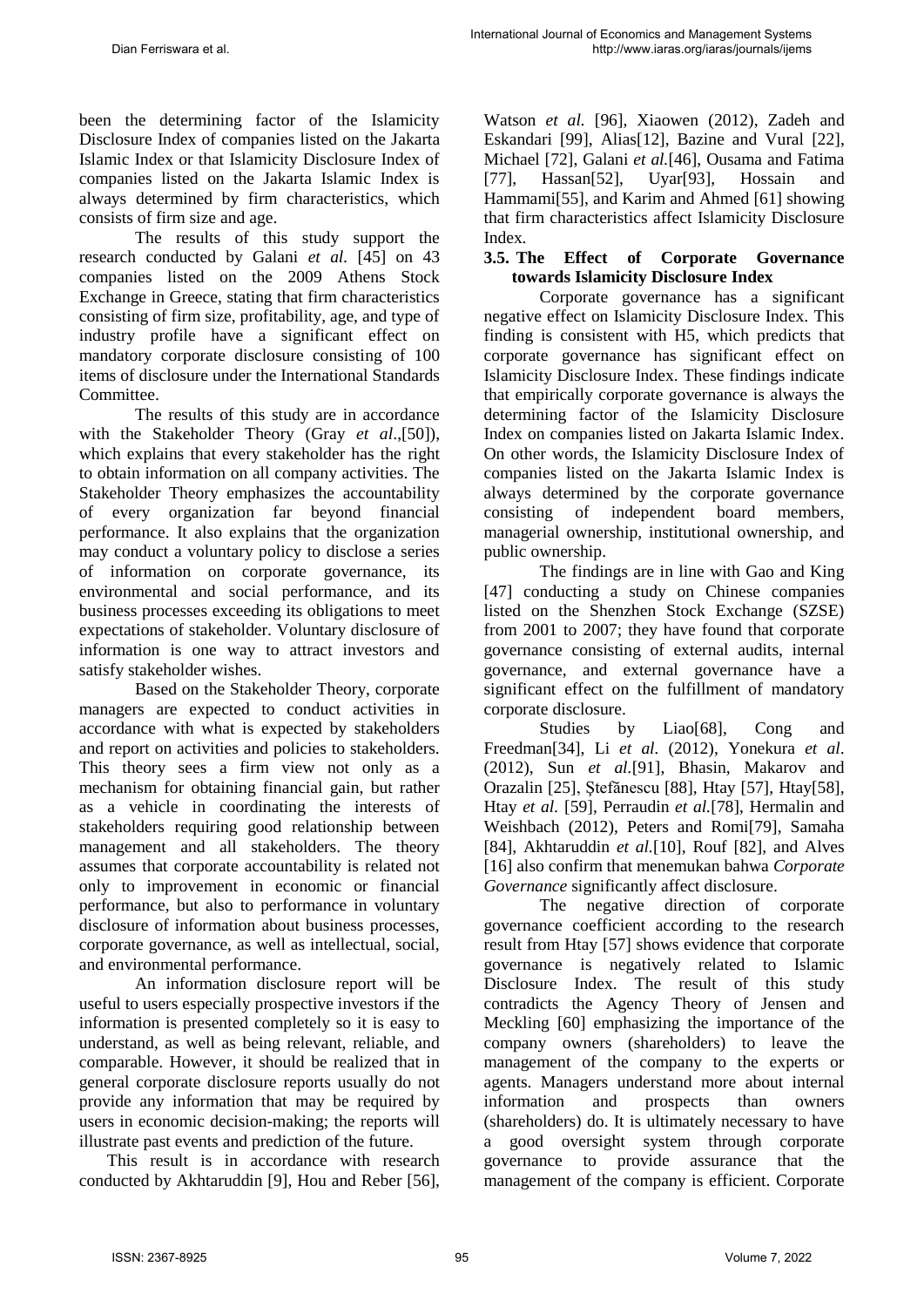governance arises in relation to Principal Agency Theory to avoid conflict between principals and agents. Conflicts arising from differences of interests must be well managed. Corporate governance mechanisms well implemented in the company will be able to increase the effectiveness of the company to provide complete information on the business activities undertaken by the company.

Further, Htay *et al.* [59] confirm that the spread of institutional ownership will affect the disclosure of company information. The results of this study are not in accordance with the Agency Theory of Jensen and Meckling [60] stating that the agency relationship is a contract where one or more people (agents) will perform a service on behalf of the principal and that the agent is authorized to make the best decision. If both parties have the same goal to maximize the utility, then the agent is believed to act in a way in line with the principal's interests.

Agents are required to provide periodic information to the principals about the business process it is working on. The principal will provide assessment on the performance of the agent through the disclosure or reports submitted. Therefore, corporate information disclosure is a mean of management accountability to its owners. The agency theory assumes that the individual will act to maximize their own interests, then information imbalance will encourage the agents to do things they wants and hide the unknown information from the principal.

The differences in the results of this study with the Agency Theory by Jensen and Meckling [60] and previous research results that support the Agency Theory may be caused by the followings. First, low managerial ownership and dominant institutional ownership in the ownership structure of companies listed on JII indicate no clear separation between ownership and control of the company and this condition will result in the majority of companies still being controlled by the majority shareholders through the corporate entity or the holding company or by the founding family. Second, empirical conditions of market in Indonesian are emerging markets whose historical background and culture is different from empirical conditions in capital markets in developed countries where the Agency Theory is built.

The dominant institutional ownership in the ownership structure of JII-classified enterprises in Indonesia has a negative effect on corporate information disclosure. This indicates that the role of managerial ownership remains weak and institutional ownership does not serve as an effective monitoring agent as expected. The findings also indicate that ownership division or the number of regular holders in manufacturing companies in Indonesia is still weak related to company's optimal monitoring. The results of this study also indicate that in the emerging capital market, ownership structure has a negative institutional effect toward the disclosure of company information. The dominance of institutional ownership in the ownership structure of the company sampled by this study indicates a concentration of company ownership, i.e. institutional ownership.

The greater the ratio of shares owned by the public, the greater the likelihood that the company will disclose the information in the annual report. The greater the share of shares owned by the public, the more the parties will need information about the company, meaning the wider the disclosure of corporate information required in the annual report. The more shares owned by the public, the more people would control the development of the company. That way, the company will have a broader tendency to disclose information. However, considering the Islamicity Disclosure Index included in the type of voluntary disclosure, issuers listed on the Jakarta Islamic Index (JII) are not required to meet the Islamicity Disclosure Index.

### **3.6. The Effect of Capital Structure towards Islamicity Disclosure Index**

The capital structure has a significant influence on Islamicity Disclosure Index. This finding is consistent with H6, which predicts that capital structure has significant effect on Islamicity Disclosure Index. These findings indicate that empirically the capital structure is a decisive factor in the Islamicity Disclosure Index of companies listed on JII. These findings also indicate that the decision of capital structure in companies listed on JII is always determined by the capital structure.

Furthermore, Ning Chen (2009) has found that the capital structure in terms of the size of corporate debt has a significant and positive impact on the disclosure of corporate information on 1039 companies listed on the New York Stock Exchange (NYSE) for the period 1995-1999 and 2001-2005. The results of other empirical studies such as those of Cahaya *et al.*[31], Cornell and Shapiro[35], Arvidsson [20], Williams [98], Aerts *et al.* [5] also confirm that the capital structure has a significant effect on corporate disclosure.

Capital structure is a comparison between long-term debt towards own capital. Company's funding may come from own capital, share capital, retained earnings, and reserves. If the company uses its own capital and there is deficit, then management needs to consider funding from outside the company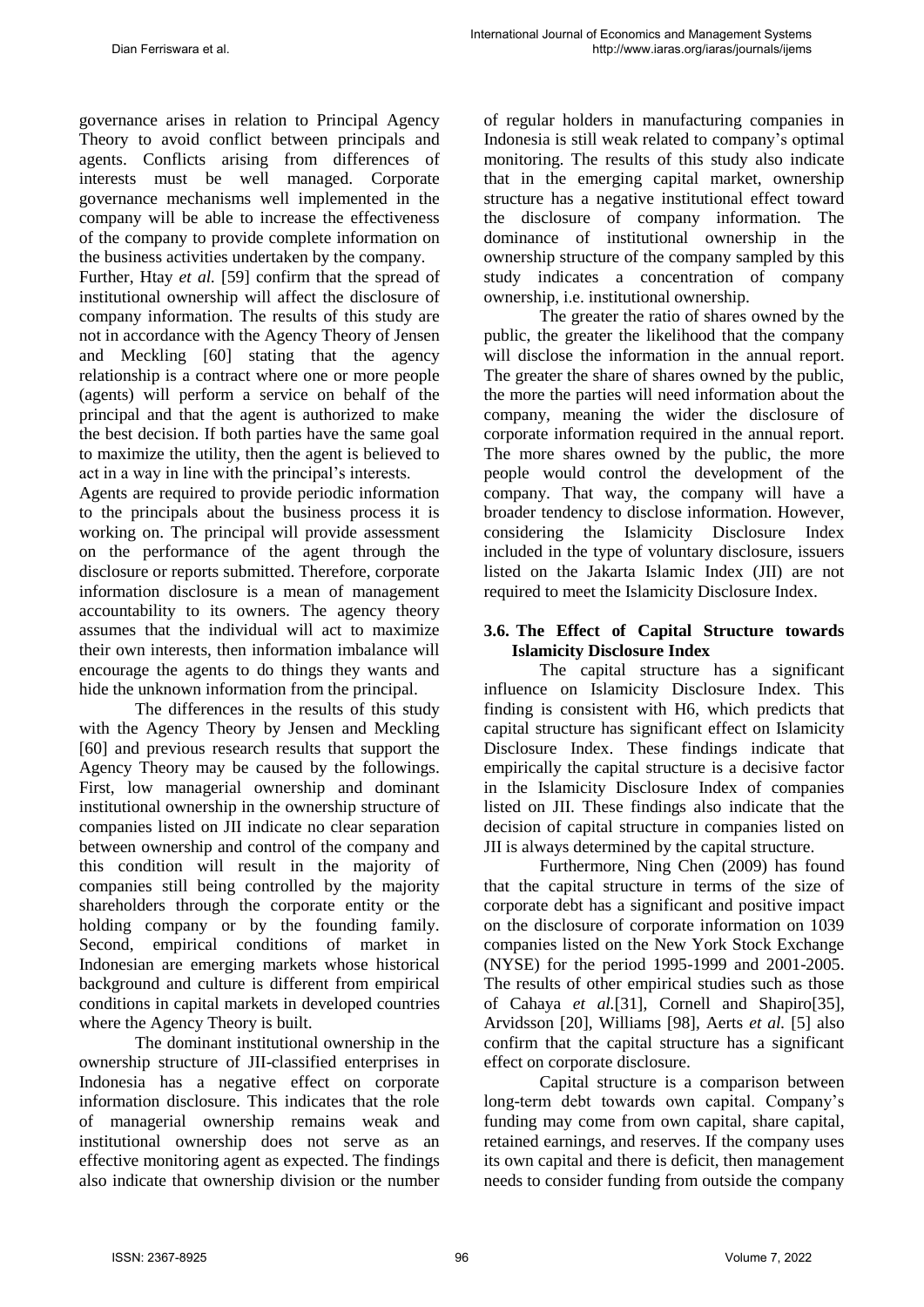(debt financing). In the selection of capital structure management, the management of the company must first determine the favorable way of choosing funding to ensure the company's viability. The selection of forms and types of funds should take into account of the intended use of the funds—if they are used to meet short-term needs, they should be funded with short-term funding sources and longterm funding sources must be used for long-term investment.

The Signaling Theory by Ross [81] states the management company tends to have better information and have a tendency to provide company information to potential investors. Information in the form of "good news" owned by the company is be related to future business prospects where it is expected to increase the value of the company. More information disclosed will make it more informative and useful to the public, yet the more information disclosed means more cost to be borne. Investors and potential investors will need the information in the composition of capital structure. This is more due to the security of capital owned by investors in the presence of high debt levels in the capital structure.

The path coefficient direction of capital structure is positive; this means that the capital structure has positive and significant influence to Islamicity Disclosure Index. These findings indicate that increased use of debt in the capital structure will increase the Islamicity Disclosure Index for companies listed on the JII. This is because the use of debt in the capital structure of companies provides benefits of tax savings from interest payments.

Baimukhamedova (2015) has found a positive relationship between leverage as measured by the ratio of total liabilities to total assets and the level of information disclosure. This indicates that firms with larger amounts of debt tend to have high levels of corporate disclosure and transparency.

Furthermore, Semper and Beltran (2014) show that leverage as measured by Debt to Equity Ratio has a significant influence on the risk disclosure and risk factor index. Market conditions require companies to disclose more information about risks so greater disclosure of information leads to higher equity costs.

Companies with a greater proportion of debt in their capital structure will bear a large agency fee as well. The greater the company's debt means the greater the likelihood of a welfare transfer of creditors to shareholders and managers (Meek and Gray, 1995). Thus, a company with a high debt composition will have more obligations to share the debt composition information with its long-term creditors [94]. Companies that have high DER will provide more information due to creditor demands, as the creditor is one of the stakeholders who have an interest in the company's report in order to ensure that the company has enough cash when obligation matures in the future.

Collateralizable assets are assets that can be pledged to creditors to guarantee corporate loans. Titman and Wessels (1988) argue that firms with more collateral assets have a smaller agency problem between creditors and shareholders because such assets can serve as collateral for debt. Given that collateralizable assets function to minimize the agency problem, it is expected that the amount of collateralizable assets owned by the company will be positively related to dividends.

Assurance assets are company assets that can be used as collateral to creditors. Creditors often pay attention to the amount of collateral in the form of assets when it will lend to the company. If the company has a large asset, it is good news signaling that the company has the ability to guarantee debt.

### **3.7. The Effect of Financial Performance toward Islamicity Disclosure Index**

Financial performance has a significant influence on Islamicity Disclosure Index. This finding is consistent with H7, which predicts that financial performance significantly influence Islamicity Disclosure Index. The findings indicate that empirically financial performance is always the determining factor of the Islamicity Disclosure Index of companies listed on the Jakarta Islamic Index. The findings also indicate that the Islamicity Disclosure Index of companies listed on the Jakarta Islamic Index is always determined by the financial performance consisting of profitability ratio, productivity ratio, growth ratio, and liquidity ratio. Financial performance describes the company's operational efficiency in using owned assets to generate profit. The financial performance of the company acts as one of the factors considered by potential investors to determine the investment in the company.

The results of this study support the research An *et al.* [17] on 49 listed companies on a dual-listed basis in Shanghai and Shenzhen Stock Exchange and Hong Kong Stock Exchange (also called dual-listed A and H share companies). The results of the study confirm that the financial performance has a significant and positive effect on the company to do public disclosure.

Based on the Signaling Theory, the more financially strong a company, the wider disclosure of information it will provide as a signal of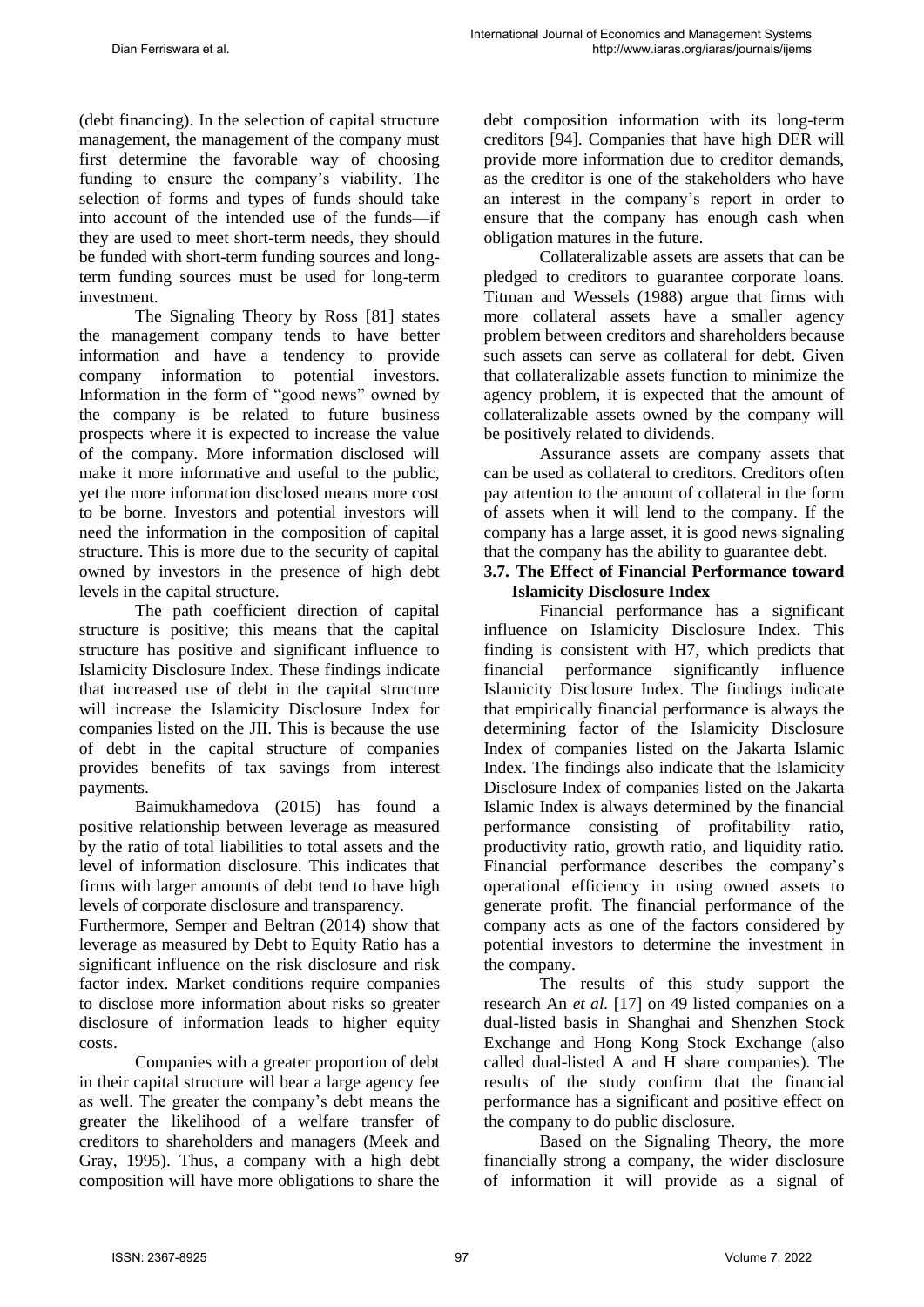management's success in managing the company's finances. The theory suggests that firms with high financial performance use financial information to send signals to the market [87]. The theory explains how success or failure signals should be communicated to the principal. This indicates that the company's financial performance will affect the company's disclosure.

The results of this study are also in accordance with the results of research from Kusumawati [66] confirming that the financial performance (profitability), firm size, company listing status, auditor type, and ownership structure significantly influence the voluntary disclosure by the company. Ibrahim *et al.* (2011) explain that the company's financial performance (profit) and leverage have a significant effect on the increasing of good corporate governance (GCG) disclosure to the public. Environmental performance and financial performance significantly influence the environmental disclosure of 198 companies listed on 1994 IRRC Environmental Profiles Directory [15].

From the investor's point of view, the optimal current ratio will provide protection against the possibility in case of liquidation of the company. The greater current assets of current liabilities will help to protect creditor's claims of liability. However, the too high current ratio indicates poor management of current assets; this is due to the idle cash balance, the excessive inventory compared to the needs, as well as the policy of credit sales that are less precise which makes excessive accounts receivable.

Liquidity ratio describes the company's ability to pay the obligations that must be paid immediately with cash or current assets (Harjanto, 2001). The means of payment owned by the company at a certain time is a strength owned by the company. The company will be said to be in a liquid condition if the company is able to pay all the financial obligations that will mature immediately. The higher the company's liquidity level, the smaller the risk investors should bear. The ability to pay all obligations is a signal that the company is in a state of liquidity. Financially strong will firms be more likely to reveal more complete information than weaker companies will. A more complete disclosure to the public does not mean that the company feels threatened, yet it shows the success of the company's operations. The success of the company is a positive signal for external parties as potential investors or other stakeholders having interests in the company [94].

## **4 Conclusion**

The followings are the implications of the present study:

- 1. The results of this study indicate that firm characteristics have a significant influence towards the financial performance and Islamicity Disclosure Index. These results indicate that firm characteristics can be used to predict the financial performance and Islamicity Disclosure Index of companies listed on JII and Indonesia Stock Exchange. This happens because the company's age shows the span of the company to exist and operate, to be able compete in the businesses, and to able to survive in the competition. Companies that have been long in the business tend to have more experience, and that experience will help the company to better understand the business undertaken.
- 2. The results of this study indicate that corporate governance by the independent board members, managerial ownership, institutional ownership, and public ownership have a significant influence with negative direction on financial performance and Islamicity Disclosure Index. Corporate governance mechanism is merely a formality because the company wants to meet the requirements of the Financial Services Authority through its regulation Number 33/ POJK.04/2014 stating that each company listed on the Indonesia Stock Exchange is required to have at least 30% of independent directors not to uphold GCG principles.
- 3. The results of this study indicate that capital structure cannot be used as a reference or prediction tool in determining the performance of firms, but it can be used to predict Islamicity Disclosure Index. These findings prove empirically that the decision to use debt in the capital structure does not affect the financial performance of companies listed on JII in Indonesia. This is because the greater the proportion of debt used in the capital structure, the greater the fixed obligations of repayments of debt and interest borne by the company that the amount of profit available to shareholders will decrease. The practical implication of this finding is that although capital structure decisions have no effect on financial performance, it can be used to predict the Islamicity Disclosure Index. The reason is that the use of debt in the capital structure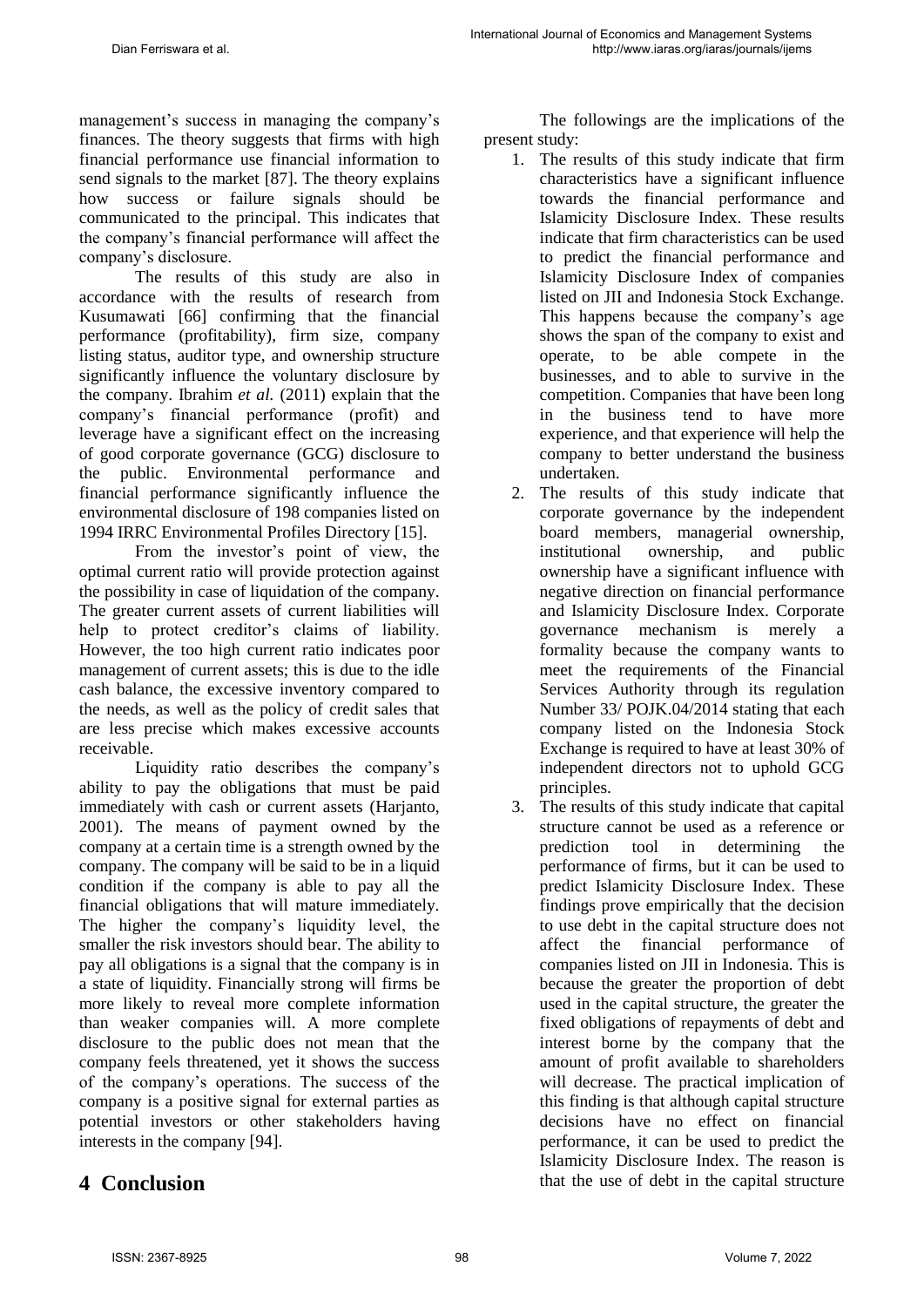of companies in companies listed on JII Indonesia provides benefits of tax savings from interest payments. The tax savings from interest payments are good news as well as a signal that the company has a great benefit compared to the cost incurred. The information is a signal to the public that the company has a prospect in the future.

4. The results of this study indicate that financial performance significantly and positively affects the Islamicity Disclosure Index and these results indicate that financial performance is a factor that determines the Islamicity Disclosure Index. This finding can also be interpreted that an increase in financial performance will lead to an increase in the completeness of the disclosure of corporate information. These findings indicate that good financial performance means that the company is in a solvable, liquid, and profitable state. The condition is good news as a signal for potential investors and the public.

This study has a limitation as it is only conducted on companies listed on Jakarta Islamic Index listed on the Indonesia Stock Exchange, so the result cannot be generalized to all public companies in Indonesia. Therefore, to obtain better results and generalization, further research should cover not only the manufacturing sector, but also other sectors by considering the positive financial performance.

Our recommendations for the development of this study in the future are related to the content of the study, as follows: (1) increasing the financial performance indicators at each ratio; (2) adding qualitative external factors such as socio-political conditions, security, culture, legal certainty, capital market regulation, and technology and government policies related to financial performance; and (3) confirming the results of this study in the future.

### *References:*

- [1] Abu-rub, N. (2012), "Capital Structure and Firm Performance; Evidence from Palestine Stock Exchange", *Journal of Money, Investment and Banking*, Vol.23 Issue: 23, pp.109–117.
- [2] Aburaya, R. K. (2012), *The Relationship Between Corporate Governance And Environmental Disclosure: UK Evidence*.
- [3] Abu-Tapanjeh, A. M. (2009), "Corporate governance from the Islamic perspective: A comperative analysis with

OECD principles", *Critical Prespectiveon Accounting*, Vol.20, pp.556-567.

- [4] Adlina, S. S. A., & Ahmad, R. (2012), "Deposit Insurance System: An Exposition For *Sciences And Humanity Studies*, Vol.*4*  Issue: 2, pp.427–438.
- [5] Aerts, W., Cormier, D., & Magnan, M. (2006), *Corporate Environmental DisclosureFinancial Markets And The Media: An International Perspective*. Belgium.
- [6] Ahmad, Z., Mohd. Hasan Abdullah, N., & Roslan, S. (2012), "Capital Structure Effect on Firms Performance: Focusing on Consumers and Industrials Sectors on Malaysian Firms", *International Review of Business Research Papers*, Vol.8 Issue: 5, pp.137–155.
- [7] Ahmadian, A. A., & Ma'atoofi, A. R. (2011), "Investigating the Effect of Firm Characteristics and Market Research on the Performance of Iran â€TM s, *Exporting Firms*, Vol.31 Issue: 31, pp.50–58.
- [8] Akhigbe, A., & Martin, A. D. (2006), "Valuation impact of Sarbanes–Oxley: Evidence from disclosure and governance within the financial services industry", *Journal of Banking & Finance*, Vol.*30*  Issue: 3, pp.989–1006.
- [9] Akhtaruddin, M. (2005), "Corporate mandatory disclosure practices in Bangladesh", *The International Journal of Accounting*, Vol.40 Issue: 4, pp.399–422.
- [10] Akhtaruddin, M., Hossain, M. A., Hossain, M., & Yao, L. (2009), "Corporate Governance and Voluntary Disclosure in Corporate Annual Reports of Malaysian Listed Firms", *JAMAR*, Vol.*7* Issue: 1, pp.1–20.
- [11] Alamsyah, H. (2012), "Perkembangan dan Prospek Perbankan Syariah Indonesia: Tantangan Dalam Menyongsong MEA 2015", *In Ceramah Ilmiah Ikatan Ahli Ekonomi Islam (IAEI)*, Vol. 18, pp. 1–8.
- [12] Alias, N. (2008), *Firm Characteristics, Corporate Restructuring And Performance In Malaysia*. Universiti Putra Malaysia.
- [13] Al-Tamimi, H. a. H. (2012), "The effects of corporate governance on performance and financial distress: The experience of UAE national banks", *Journal of Financial Regulation and Compliance*, Vol.20 Issue: 2, pp. 169–181.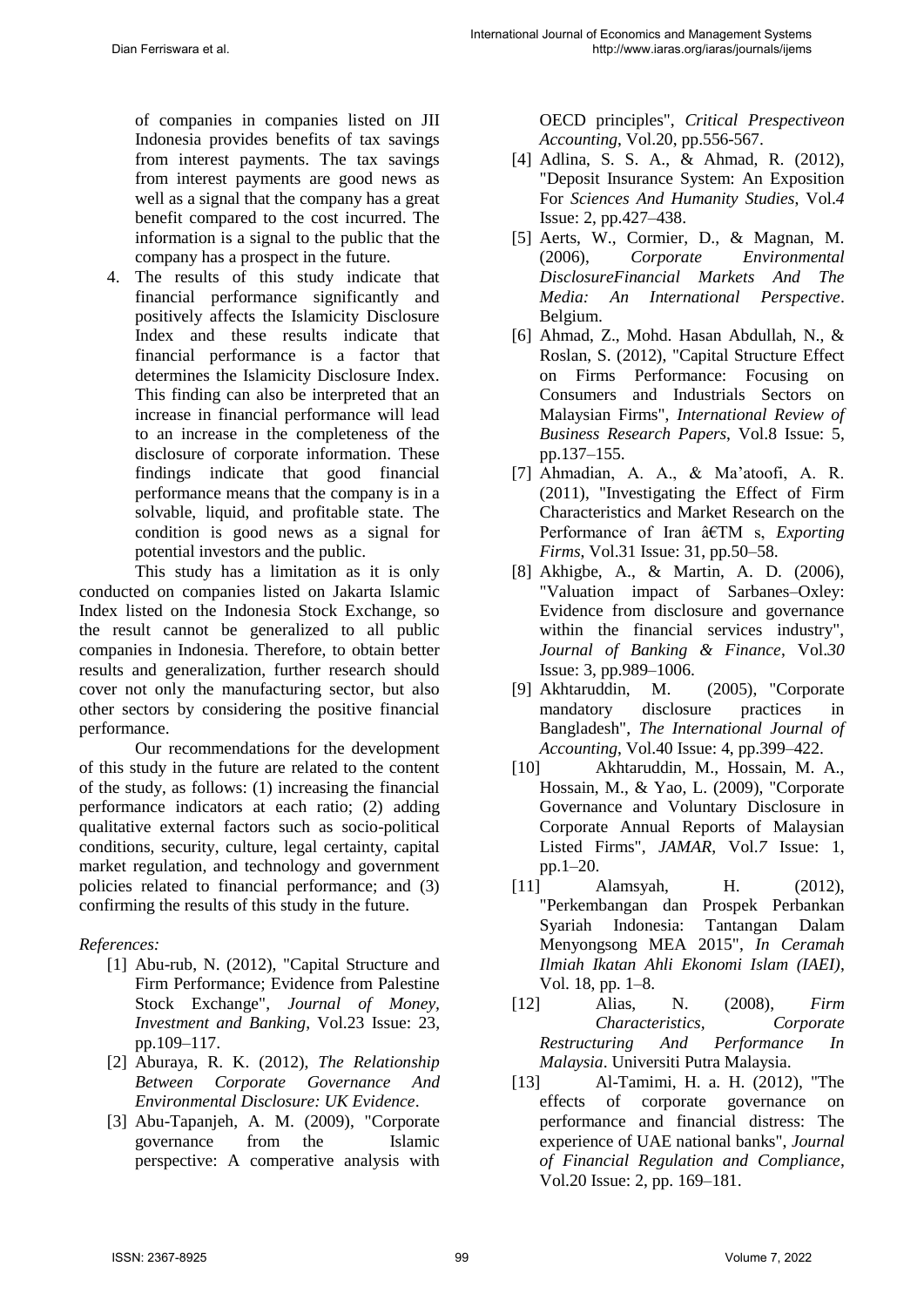- [14] Al-Tamimi, N.M., China-Saudi Arabia Relations, 1990-2012: Marriage of Convenience or Strategic Alliance? Routledge, London, 2013.
- [15] Al-Tuwaijri, S. a, Christensen, T. E., & Hughes, K. (2004), "The relations among environmental disclosure, environmental performance, and economic performance: a simultaneous equations approach", *Accounting, Organizations and Society*, Vol.29 Issue: 5–6, pp.447–471.
- [16] Alves, H. S. A. (2011), *Corporate Governance determinants of voluntary disclosure and its effects on information asymmetry: an analysis for Iberian Peninsula listed companies*. University of Coimbra.
- [17] An, Y., Davey, H., & Eggleton, I. R. C. (2011), "The Effects of Industry Type ,Company Size and Performance on Chinese Companies ' IC Disclosure : A Research Note The Effects of Industry Type, Company Size and Performance on Chinese", *Australasian Accounting Business and Finance*, Vol.5 Issue: 3, pp.107–116.
- [18] Arikunto, S. (2006), *Prosedur Penelitian: Suatu Pendekatan Praktek*. Jakarta: Rineka Cipta.
- [19] Arshad, R., Rohaya, M. N., & Noruddin, N. A. A. (2011), "Ownership Structure And Interaction Effects Of Firm Performance", *Journal Of Global Management*, Vol.*2* Issue*:*1, pp: 124–145.
- [20] Arvidsson, S. (2003), *The Extent of Disclosure on Intangibles in Annual Reports*. Lund. Retrieved from [http://citeseerx.ist.psu.edu/viewdoc/downlo](http://citeseerx.ist.psu.edu/viewdoc/download?doi=10) [ad?doi=10.](http://citeseerx.ist.psu.edu/viewdoc/download?doi=10)
	- 1.1.587.3259&rep=rep1&type=pdf
- [21] Awunyo-vitor, D., & Badu, J. (2012), "Capital Structure and Performance of Listed Banks in Ghana", *Global Journal of Human Social Science*, Vol.12 Issue: 5, pp.57–62.
- [22] Basit, A., & Irwan, N. F. The Impact Of Capital Structure On Firms Performance: Evidence From Malaysian Industrial Sector–A Case Based Approach.
- [23] Bazine, E., & Vural, D. (2011), Voluntary Disclosure of Financial Targets.
- [24] Berger, A. N., & Bonaccorsi di Patti, E. (2006), "Capital structure and firm performance: A new approach to testing agency theory and an application to the

banking industry", *Journal of Banking & Finance*, Vol.30 Issue: 4, pp.1065–1102.

- [25] Bhasin, M. L., Makarov, R. R., & Orazalin, N. S. (2012), "Determinants of Voluntary Disclosure in the Banking Sector : An Empirical Study", *International Journal of Contemporary Business Studies*, Vol.3 Issue: 3, pp.60–71.
- [26] Bhayani, S. (2012), "Association between Firm-Specific Characteristics and Corporate Disclosure : The Case of India", *In International Conference on Business, Economics, Management and Behaviora*
- *Sciences (ICBEMBS'2012)*, pp. 8–11. [27] Boodhoo, R. (2009), *Capital Structure And Performance Of Mauritius Listed Firms: Theoretical And Empirical Evidences*. Retrieved from [http://www.nyu.edu/classes/keefer/Evergree](http://www.nyu.edu/classes/keefer/EvergreenEnergy/boodhoorebook.pdf) [nEnergy/boodhoorebook.pdf](http://www.nyu.edu/classes/keefer/EvergreenEnergy/boodhoorebook.pdf)
- [28] Brigham, E. F., & Gapenski, L. C. (1997), *Financial Management : Theory & Practice* (Eight Edit) Chihcago: Dryden Press. Retrieved from

[https://books.google.co.id/books/about/Fina](https://books.google.co.id/books/about/Financial_Management.html?id=5yn) [ncial\\_Management.html?id=5yn](https://books.google.co.id/books/about/Financial_Management.html?id=5yn) HQgAACAAJ&redir\_esc=y

- [29] Bursa Efek Indonesia. (2012), *Pengumuman Perubaha Saham Dalam Perhitungan Jakarta Islamic Index No.PENG-00631/BEI.PSH/11-2012*.Jakarta.
- [30] Bursa Efek Indonesia. (2014), Bursa Efek Indonesia. Retrieved from [http://www.idx.co.id/id](http://www.idx.co.id/id-id/beranda/tentangbei/sejarah.aspx)[id/beranda/tentangbei/sejarah.aspx](http://www.idx.co.id/id-id/beranda/tentangbei/sejarah.aspx)
- [31] Cahaya, F. R., Porter, S. A., Brown, A. M., Isack, I., Chyi, R., & Tan, W. (2008), Centre For Environmental Accountability.
- [32] Chathoth, P. K., & Olsen, M. D. (2007), "The effect of environment risk, corporate strategy, and capital structure on firm performance: An empirical investigation of restaurant firms", *International Journal of Hospitality Management*, Vol.26 Issue:3, pp: 502–516.
- [33] Chinaemerem, O. C., & Anthony, O. (2012), "Impact Of Capital Structure On The Financial Performance Of Nigerian Firms", *Arabian Journal of Business and*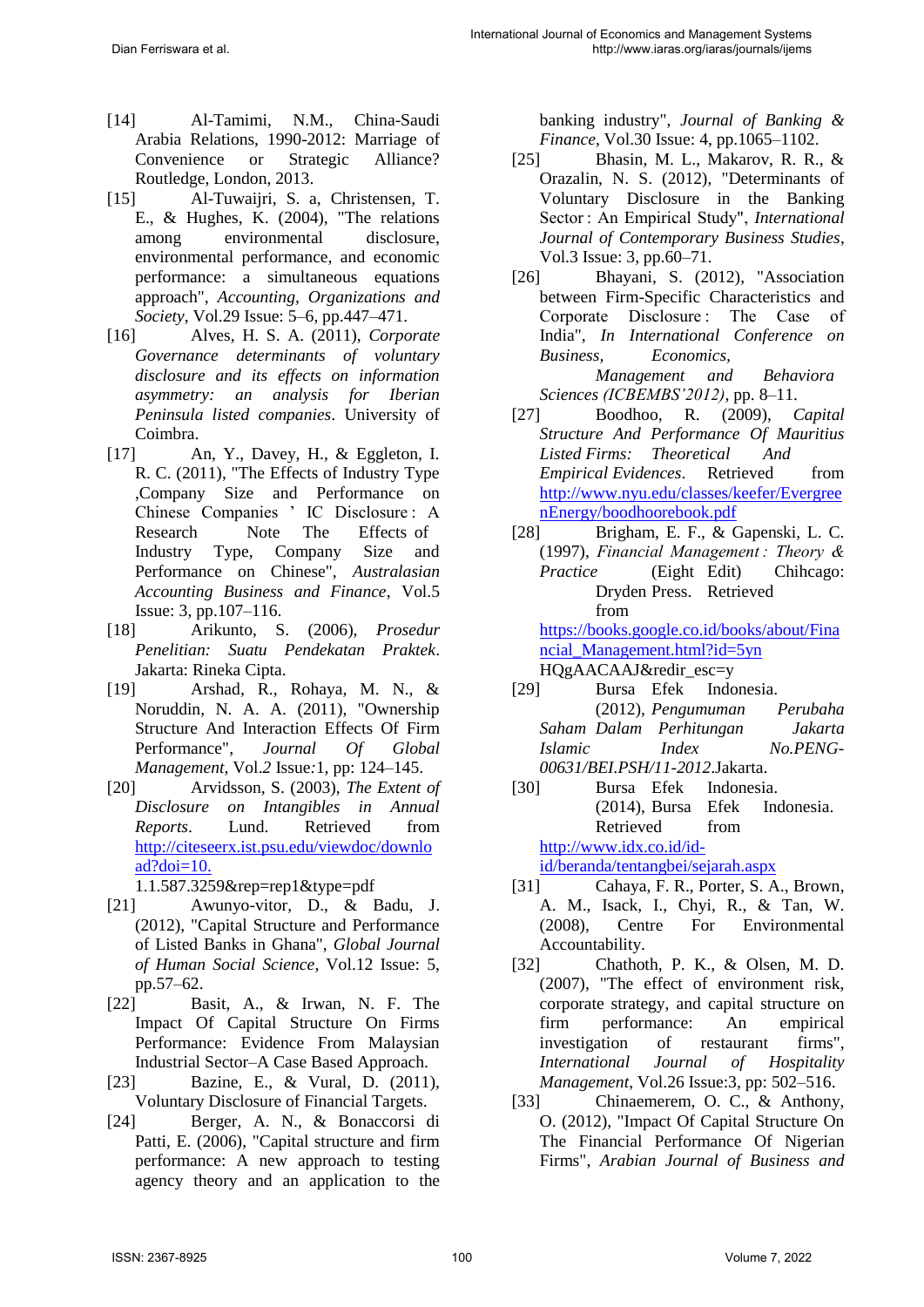*Management Review (OMAN Chapter)*, Vol.1 Issue: 12, pp.43–61.

- [34] Cong, Y., & Freedman, M. (2011), "Corporate governance and environmental performance and disclosures", *Advances in Accounting, Incorporating Advances in International Accounting*, Vol.27 Issue: 2, pp.223–23
- [35] Cornell, B., & Shapiro, A. C. (1987), "Corporate Stakeholders and Corporate Finance", *Financial Management*, Vol.16 Issue: 1, pp.5.
- [36] Craig, R., & Diga, J. (1998), "Corporate Accounting Disclosure in ASEAN", *Journal of International Financial Management and Accounting*, Vol.9 Issue: 3, pp.246–274.
- [37] David, D. F., & Olorunfemi, S. (2010), "Capital Structure and Corporate Performance in Nigeria Petroleum Industry: Panel Data Analysis", *Journal of Mathematics and Statistics*, Vol.6 Issue: 2,
- pp.168–173.<br>[38] Doar Doan, N., & Nguyen, J. D. K. (2011), "Firm Characteristics , Capital Structure and Operational Performance : a Vietnamese Study", In *APEA 2011 Conference*. Busan, Korea: Department of Accounting, Finance and Economics Griffith University Nathan, Brisbane QLD4111, Australia.
- [39] Drever, M., Stanton, Patricia Anne McGowan, S., Raar, J., Sofocleous, S., &vRavlic, T. (2007), *Contemporary issues in accounting*. (P. A. Stanton, S. Susan C. . McGowan, J. Raar, S. Sofocleous, & T. Ravlic, Eds.). Milton, Qld: John Wiley & Sons Australia. Retrieved from <http://catalogue.nla.gov.au/Record/3911801>
- [40] Ebaid, I. E.-S. (2009), "The impact of capital-structure choice on firm performance: empirical evidence from Egypt", *The Journal of Risk Finance*, Vol.10 Issue: 5, pp.477–487.
- [41] Eckbo, B. E., & Verma, S. (1994), "Managerial shareownership, voting power, and cash dividend policy", *Journal of Corporate Finance*, Vol.1 Issue: 1, pp.33– 62.
- [42] Ergin, E. (2012), "Corporate Governance Ratings and Market-based Financial Performance: Evidence from Turkey", *International Journal of*

*Economics and Finance*, Vol.4 Issue: 9, pp.61–68.

- [43] Farook, S., & Lanis, R. (2007), "Banking on Islam? Determinants of Corporate Social Responsibility Disclosure", In *Islamic Financial Institutions*, pp. 355– 388.
- [44] Freeman, R. E., & McVea, J. (1984), *Strategic management: A stakeholders approach*. Boston: Pitman.
- [45] Galani, D., Alexandridis, A., & Stavropoulos, A. (2011), The Association between the Firm Characteristics and Corporate Mandatory Disclosure the Case of Greece, pp. 1048–1054.
- [46] Galani, D., Gravas, E., & Stavropoulos, A. (2011), The Relation Between Firm Size And Environmental Disclosure 3 . *Hypothesis Development*, pp. 179–186.
- [47] Gao, L., & Kling, G. (2012), "The impact of corporate governance and external audit on compliance to mandatory disclosure requirements in China", *Journal of International Accounting, Auditing and Taxation*, Vol. 21 Issue: 1, pp.17–31.
- [48] Gleason, K. C., Mathur, L. K., & Mathur, I. (2000), "The Interrelationship between Culture, Capital Structure, and Performance: Evidence from European Retailers", *Journal of Business Research*, Vol. 50, pp.185–191.
- [49] Gorynia, M., Nowak, J., & Wolniak, R. (2005), Gorynia et al (2005).pdf. *Journal of Transnational Management*, Vol.10 Issue: 3, pp.55–87.
- [50] Gray, R., Kouhy, R., & Lavers, S. (1995), "Corporate social and environmental reporting – a review of the literature and a longitudinal study of UK disclosure", *Accounting, Auditing & Accountability Journal*, Vol.8 Issue: 2, pp. 47–77.
- [51] Hameed, S. B. M. I., Wirman, A., Alrazi, B., Nazli, M. B. M. N., & Pramono, S. (2003), *Alternative Disclosure & Performance Measures For Islamic Banks*. *International Islamic University Malaysia Department Of Accounting*. Kuala Lumpur, Malaysia.
- [52] Hassan, N. T.(2010), *Corporate Social Responsibility Disclosure: An Examination of Framework of Determinants and Consequences*. Durham University.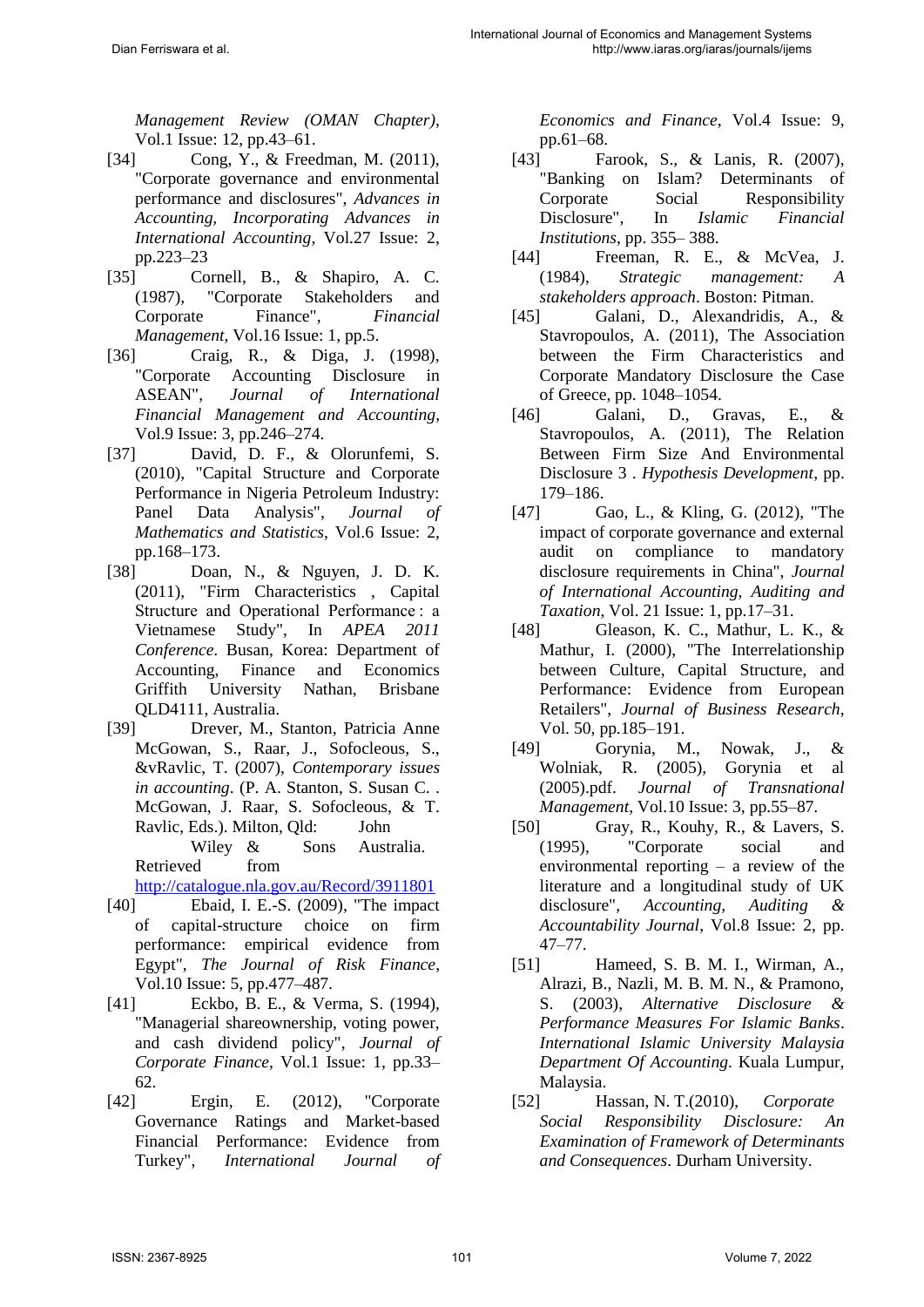- [53] Hendricks, K. B., & Singhal, V. R. (2001), Firm characteristics , total quality management , and financial performance, Vol.19, pp.269–285.
- [54] Henri, Ã., & Journeault, M. (2008). Environmental performance indicators : An empirical study of Canadian manufacturing firms, Vol.87, pp.165– 176.Hermalin, B. E., & Weisbach, M. S. (2012), "Information Disclosure and Corporate Governance", *The Journal Of Finance*, *LXVII*, Vol.1, pp.195–233.
- [55] Hossain, M., & Hammami, H. (2009), Voluntary disclosure in the annual reports of an emerging country: The case of Qatar. *Advances in Accounting*, Vol.25 Issue: 2, pp.255–265.
- [56] Hou, J., & Reber, B. H. (2011), "Dimensions of disclosures: Corporate social responsibility (CSR) reporting by media companies", *Public Relations Review*, Vol.37 Issue: 2, pp.166–168.
- [57] Htay, S. N. N. (2012a), "Corporate Governance and Strategic Information Disclosure in Malaysian Listed Banks: Panel Data Analysis", *International Review of Business Research Papers*, Vol.8 Issue: 1, pp.196–210.
- [58] Htay, S. N. N. (2012b), "The Impact of Corporate Governance on the Voluntary Accounting Information Disclosure in Malaysian Listed Bank", *Global Review of Accounting and Finance*, Vol.3 Issue: 2, pp. 128–142.
- [59] Htay, S. N. N., Ab. Rashid, H. M., Adnan, M. A., & Meera, A. K. M. (2011), Corporate Governance and Risk Management Information Disclosure in Malaysian Listed Banks: Panel Data Analysis. *International Review of Business Research Papers*, Vol.7 Issue: 4, pp.159– 176.
- [60] Jensen, M., & Meckling, W. (1976), "Theory of the Firm: Managerial Behaviour, Agency Costs, and Ownership Structure", *Journal of Financial Economics*, pp. 305– 360.
- [61] Karim, A. K. M. W., & Ahmed, J. U. (2005), *Determinants of IAS disclosure compliance in emerging economies : Evidence from exchange listed companies in Bangladesh* (No. 21). Wellington.
- [62] Kiswara, E. (1999), *Indikasi keberadaan unsur manajemen laba (earnings management) dalam laporan*

*keuangan perusahaan publik*. Universitas Gajah Mada Yogyakarta.

- [63] Klapper, L. F., & Love, I. (2004), "Corporate governance, investor protection, and performance in emerging markets", *Journal of Corporate Finance*, Vol.10 Issue: 5, pp.703–728.
- [64] Kochhar, R. (1997), "Strategic Assets , Capital Structure, And Firm Performance", *Journal Of Financial And Strategic Decisions*, Vol.10 Issue: 3, pp.23–36.
- [65] Kontan.co.id. (2012), Pertumbuhan ISSI melampaui pertumbuhan IHSG. Retrieved March 16, 2018, from [http://investasi.kontan.c](http://investasi.kontan./)o.id/news/pertumbu han-issi-melampaui-pertumbuhan-ihsg
- [66] Kusumawati, D. N. (2006), Profitability and Corporate Governance Disclosure: An Indonesian Study. In *Simposium Nasional Akuntansi 9* (p. 19). Padang: Prasetya Mulya Business School.
- [67] Li, J., Mangena, M., & Pike, R. (2012), "The effect of audit committee characteristics on intellectual capital disclosure", *The British Accounting Review*, Vol.44 Issue: 2, pp.98–110.
- [68] Liao, C.-H. (2011), "The effect of stock-based incentives and governancemechanisms on voluntary disclosure of intangibles", *Advances in Accounting, Incorporating Advances in International Accounting*, Vol.*27* Issue: 2, pp.294–307.
- [69] Lucyanda, J., & Siagian, L. G. (2012), "The Influence of Company Characteristics Toward Corporate Social Responsibility Disclosure", In

*The 2012 International Conference on Business and Management*  (pp. 601–619). Phuket, Thailand.

- [70] Majelis Ulama Indonesia, D. S. N. (2014), DSN MUI. Retrieved from [http://www.dsnmui.or.id/index.php?mact=N](http://www.dsnmui.or.id/index.php?mact=News,m0f80d,default,1&m0f80dc#ategory=Fatwa&m0f80dnumber=20&m0f80ddetailpage=61&m0f80ddetailtemplate=Fatwa&m0f80dpagenumber=1&m0f80dreturnid=59&m0f80dreturnid=59&page=59) [ews,m0f80d,default,1&m0f80dcategory=Fa](http://www.dsnmui.or.id/index.php?mact=News,m0f80d,default,1&m0f80dc#ategory=Fatwa&m0f80dnumber=20&m0f80ddetailpage=61&m0f80ddetailtemplate=Fatwa&m0f80dpagenumber=1&m0f80dreturnid=59&m0f80dreturnid=59&page=59) [twa&m0f80dnumber=20&m0f80ddetailpag](http://www.dsnmui.or.id/index.php?mact=News,m0f80d,default,1&m0f80dc#ategory=Fatwa&m0f80dnumber=20&m0f80ddetailpage=61&m0f80ddetailtemplate=Fatwa&m0f80dpagenumber=1&m0f80dreturnid=59&m0f80dreturnid=59&page=59) [e=61&m0f80ddetailtemplate=Fatwa&m0f8](http://www.dsnmui.or.id/index.php?mact=News,m0f80d,default,1&m0f80dc#ategory=Fatwa&m0f80dnumber=20&m0f80ddetailpage=61&m0f80ddetailtemplate=Fatwa&m0f80dpagenumber=1&m0f80dreturnid=59&m0f80dreturnid=59&page=59) [0dpagenumber=1&m0f80dreturnid=59&m0](http://www.dsnmui.or.id/index.php?mact=News,m0f80d,default,1&m0f80dc#ategory=Fatwa&m0f80dnumber=20&m0f80ddetailpage=61&m0f80ddetailtemplate=Fatwa&m0f80dpagenumber=1&m0f80dreturnid=59&m0f80dreturnid=59&page=59) [f80dreturnid=59&page=59](http://www.dsnmui.or.id/index.php?mact=News,m0f80d,default,1&m0f80dc#ategory=Fatwa&m0f80dnumber=20&m0f80ddetailpage=61&m0f80ddetailtemplate=Fatwa&m0f80dpagenumber=1&m0f80dreturnid=59&m0f80dreturnid=59&page=59)
- [71] Margaritis, D., & Psillaki, M. (2010), "Capital structure, equity ownership and firm performance", *Journal of Banking & Finance*, Vol.34 Issue: 3, pp. 621–632.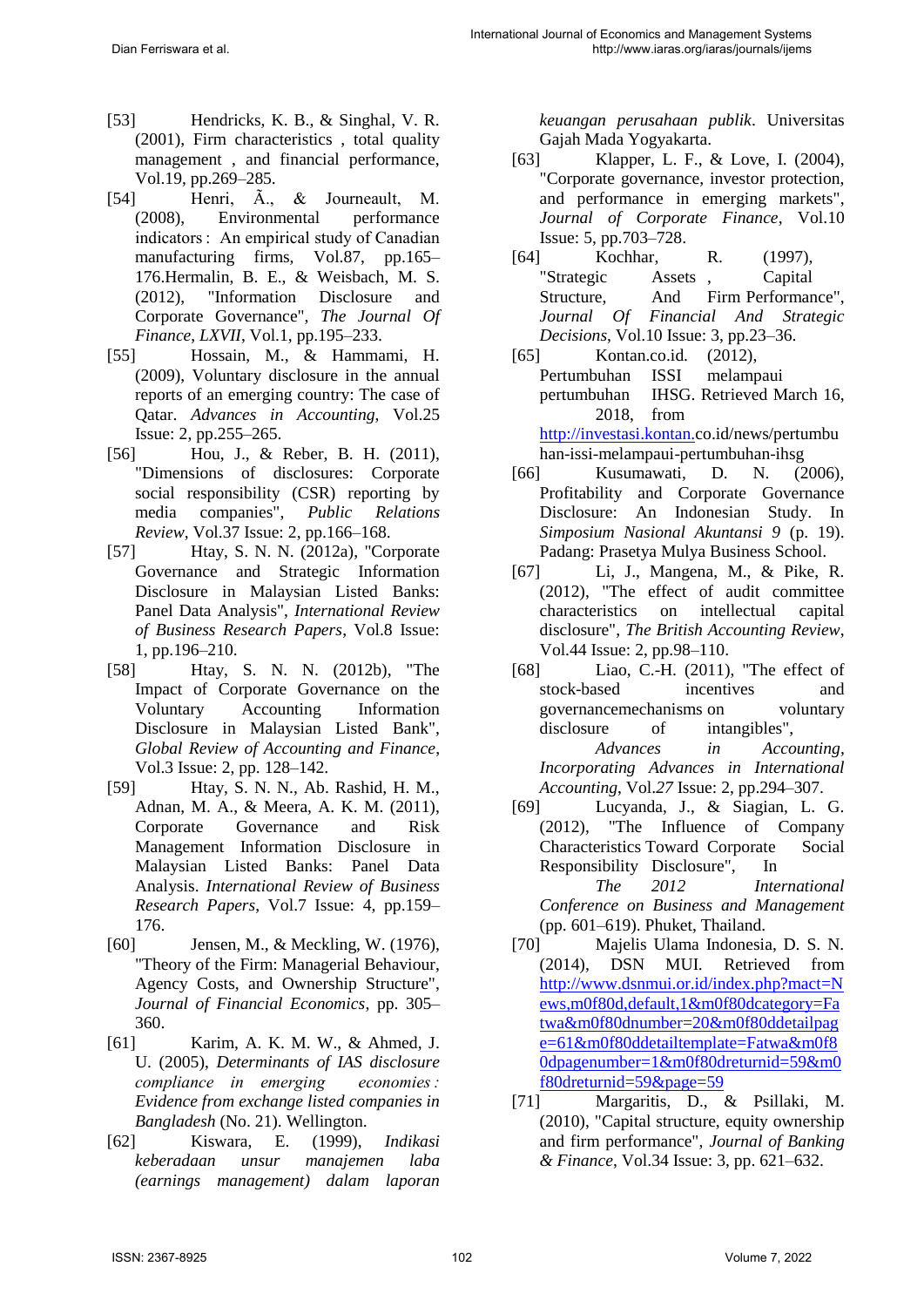- [72] Michael, S. G. (2011), A Case Study of Voluntary Disclosure, *1*(August), pp. 37– 60.
- [73] Minai, M. S., Olusegun, A. I., & Lucky, E. O. (2011), "The Moderating Effect of Culture on Small Firm Performance : Empirical Evidence", *European Journal of Social Sciences*, Vol.23 Issue: 3.
- [74] Ning Chen, R. (2009), *Regulation Fair Disclosure And Capital Structure*.
- [75] Noor, M. A., & Hanim, F. (2011), "Influence Of Corporate Governance Attributes On Firms ' Financial Performance In Malaysia", *In Annual Summit on Business and Entrepreneurial Studies (ASBES 2011),* pp. 512–530.
- [76] Nor, F. M., Alias, N., & Yaacob, M. H. (2008), "Corporate Restructuring : Firm Characteristics and Performance", *Jurnal Pengurusan*, Vol. *27*, pp.129–141.
- [77] Ousama, A. A., & Fatima, A. H. (2010), "Voluntary disclosure by Shariah approved companies: an exploratory study", *Journal of Financial Reporting and Accounting*, Vol.8 Issue: 1, pp. 35–49.
- [78] Perraudin, C., Petit, H., & Rebérioux, A. (2011), *Worker information and firm disclosure Analysis of French workplace data*. Paris.
- [79] Peters, G. F., & Romi, A. M. (2012), *The Effect of Corporate Governance on Voluntary Risk Disclosures: Evidence from Greenhouse Gas Emission Reporting*.
- [80] Pratheepkanth, P. (2011), "Capital Structure And Financial Performance: Evidence From Selected Business Companies In Colombo Stock Exchange Sri Lanka", *Journal of Arts, Science & Commerce*, Vol.2 Issue: 2, pp.171–183.
- [81] Ross, S. A. (1977), "The Determination of Financial Structure: The Incentive Signalling Approach", *Bell Journal of Economics*, Vol.8 Issue1), pp. 23–40.
- [82] Rouf, A. (2011), "Corporate characteristics, governance attributes and the extent of voluntary disclosure in Bangladesh", *African Journal of Business Management*, Vol.5 Issue: 19, pp.7836– 7845.
- [83] Saeedi, A., & Mahmoodi, I. (2011), "Capital Structure and Firm Performance : Evidence from Iranian Companies",

*International Research Journal of Finance and Economics*, Vol.70, pp.20–29.

- [84] Samaha, K. (2010), "Do Board Independence and Audit Committees Motivate Disclosure on Different Corporate Governance Information Categories in the Annual Reports in Developing Countries?", *International Research Journal of Finance and Economics*, Vol.57, pp.206–224. Retrieved from <http://www.eurojournals.com/finance.htm>
- [85] Schmitz, S. W., & Sints, P. P. (2002), *The Effects of Company Characteristics and eCommerce Companies : Survey Based Econometric and Non-Parametric Approaches*.
- [86] Skopljak, V., & Luo, R. H. (2012), "Capital Structure and Firm Performance in the Financial Sector: Evidence from Australia", *Asian Journal of Finance & Accounting*, Vol.*4* Issue: 1, pp.278–298.
- [87] Spence, M. (1973), Job Market Signaling. *The Quarterly Journal of Economics*, Vol.87 Issue: 3, pp.355–374.
- [88] Ştefănescu, C. A. (2011), "Disclosure and transparency in corporate governance codes - comparative analysis with prior literature findings", *Procedia – Social and Behavioral Sciences*, Vol.24, pp.1302–1310.
- [89] Su, G. S., & Vo, H. T. (2010), "The Relationship Between Corporate Strategy, Capital Structure and Firm Performance : An Empirical Study of the Listed Companies in Vietnam", *International Research Journal of Finance and Economics*, Vol.50, pp. 62–71.Capital Structure and Firm Performance: An Empirical Study of the Listed Companies in Vietnam", *International Research Journal of Finance and Economics*, Vol.50, pp. 62– 71.
- [90] Suhadak. (2012), *Modul Bahan Ajar KEUANGAN STRATEJIK*. Malang: UB Distance Learning.
- [91] Sun, Y., Yi, Y., & Lin, B. (2012), "Board independence, internal information environment and voluntary disclosure of auditors' reports on internal controls", *China Journal of Accounting Research*, Vol.*5* Issue: 2, pp.145–161
- [92] Uwalomwa, U., & Uadiale, O. M. (2012), An Empirical Examination of the Relationship between Capital Structure and